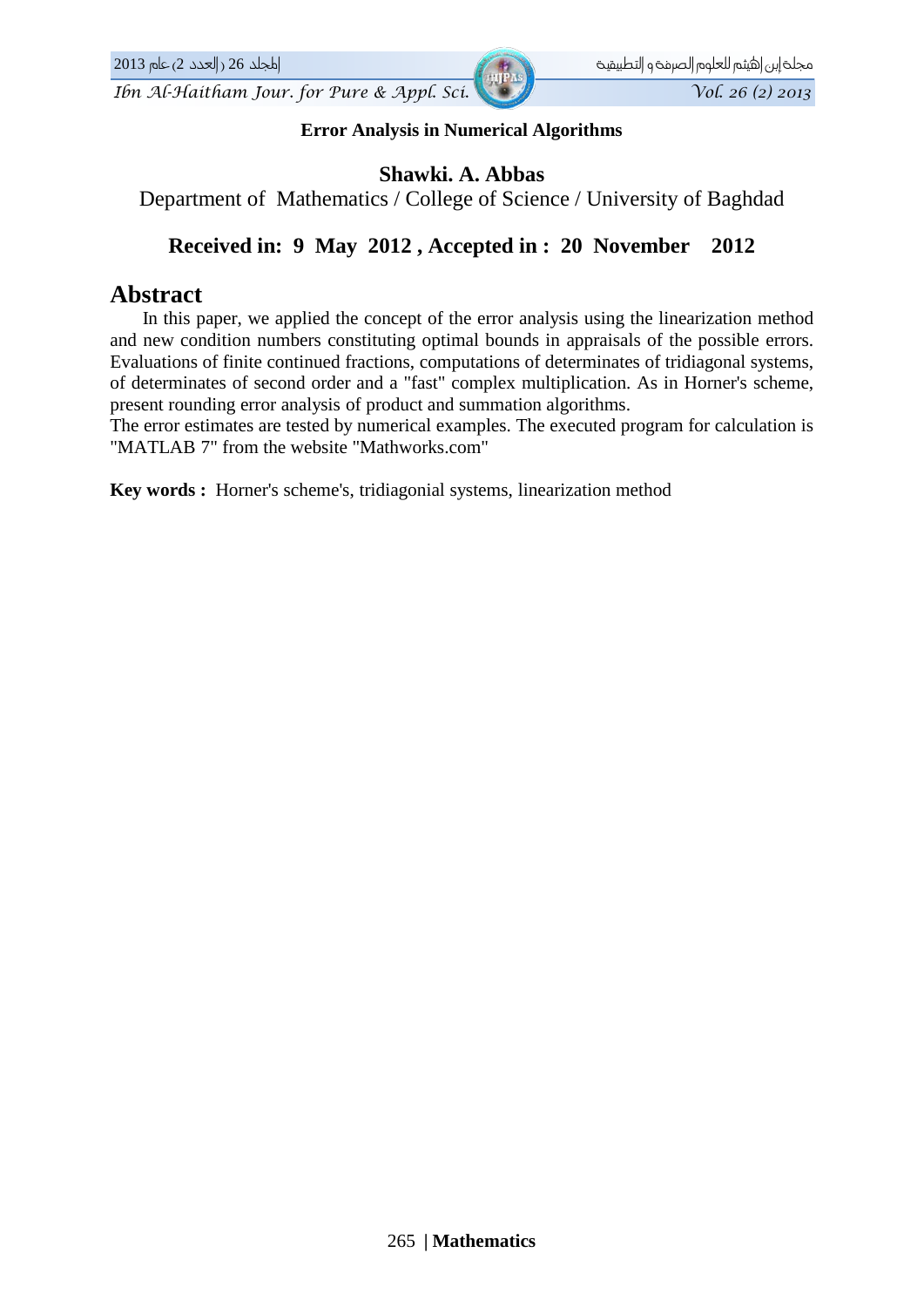## **Primarily**

Horner's method can be used to convert between different positional number systems. In which case x is the base of the number system, and the a<sub>i</sub> coefficients are the digits of the base x representation of a given number and can also be used if x is a matrix, in which case the gain in the computational efficiency is even greater. In fact when x is a matrix, further acceleration is possible which exploits the structure of matrix multiplication, and only  $\sqrt{n}$ instead of n multiplies are needed (at the expense of requiring more storage) using the 1973 method of Paterson and Stockmeyer [1].

For example, to find the product of two numbers , (0.15625)and m.

 $(0.15625)$  m =  $(0.00101<sub>b</sub>)$  m =  $(2<sup>-3</sup>+2<sup>-5</sup>)$  m =  $(2<sup>-3</sup>)$  m +  $(2<sup>-5</sup>)$  m  $= 2^{-3}$  (m + (2<sup>-2</sup>) m) =  $2^{-3}$  (m + 2<sup>-2</sup> (m)).

### **Introduction**

In a series of textbooks and papers the linearization method is explained and applied to simple examples, in particular, associated error estimates had been missing. These questions have now been thoroughly studied and answered in our perturbation theory for evaluation algorithms of arithmetic expression [2]. The theortical results are applied in this paper to a series of elementary but important algorithms and, at the same time, tested numerically. The results show that our new condition numbers yield much more detailed informations on possible errors than wilkinson's [3] backward analysis.

We analyze the computation of sequences of partial products and sums. The computation of partial products is always a well – conditioned algorithm, while in the class of elementary one - step algorithms is introduced. In particular the associated absolute and relative a priori and a posteriori, condition numbers are established. The error analysis of Horner's scheme shows that our posteriori condition numbers in essence, coincide with error bounds described by Adams [4]. The Taylor & the Newton form of a polynomial. Another important member of the class of elementary one- step algorithms is the Horner like algorithm for evaluating finite continued fractions. A first numerical example deals with rounding errors in the evaluation of partial fractions for  $z/_{tan(z)}$ . Next the recursive computation of determinates of tridiagonal

matrices is analyzed and the error estimate tested numerically with success by a matrix of 100 rows. In comparison with the stability constants of Babuska [5] for solving tridiagonal linear system.

Our condition numbers constitutes explicit measures for the accumulated errors.

Finally, with the evaluation of determiants of second order. As an application the numerical stability of the common complex multiplication and a "fast" complex multiplication are analyzed and compared.

The detailed rounding error analysis of numerically solving two linear equations in two unknowns has already been established [6]. An error analysis of Gaussian elimination for general linear systems is in preparation. The rounding error analysis of difference and extrapolation schemes is found by our method [7].

The study of numerical algorithms proceeds in the following way first the sequence  $f = (f_0, \dots, f_n)$  of input and arithmetic operations is determined, specifying the algorithm. Then the graph of the functional dependences, the paths of error propagation, and associated weights are described. The system of linear error equations can easily be read from the graph of the algorithm. Its solutions yield approximations of the absolute and relative a priori and a posteriori errors, respectively.

That in this case the condition numbers can easily be determined by recursion formulae.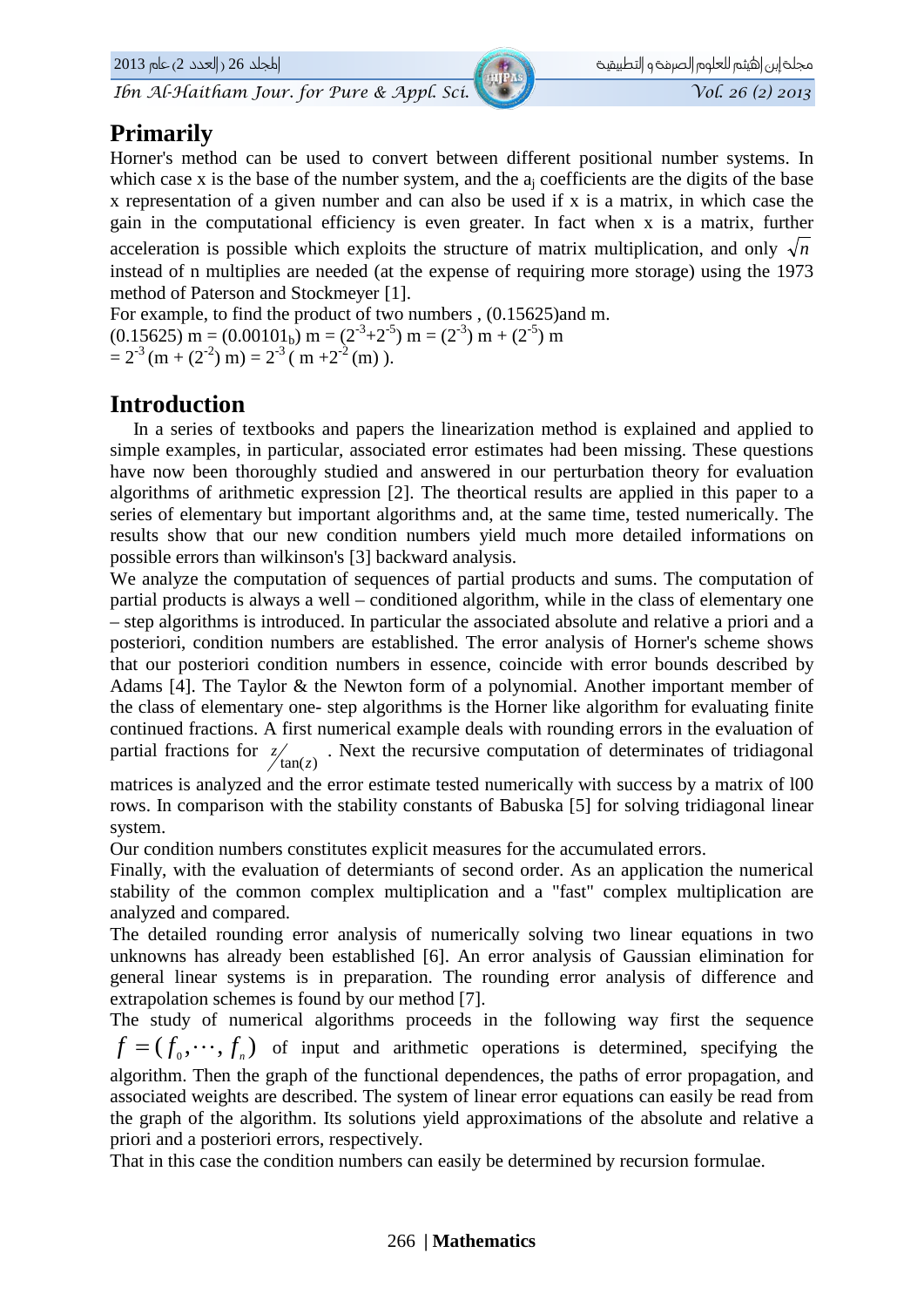اطجلد 26 (العدد 2) عام 2013

Ibn Al-Haitham Jour. for Pure & Appl. Sci.

Let  $u = (u_0, \dots, u_n)$ ,  $v = (v_0, \dots, v_n)$  denote the sequences of input data, intermediate and final results and their numerical approximations. By  $\Delta u_t = v_t - u_t$  are meant the absolute and by  $Pu_1 = \Delta u_1 / u_2$ , the relative a priori errors of the approximations  $v_1$  of  $u_1$ . The error fundamental priori  $\overline{a}$ estimates then read  $|\Delta u_t| \leq \sigma_t \eta + O_t(\eta^2)$ ,  $|Pu_t| \leq \rho_t \eta + O_t(\eta^2)$ , t=0,...,n  $\dots(1)$ 

where  $\sigma_{i}$ ,  $\rho_{i}$  are the absolute and relative a priori condition numbers and  $\eta$  is the floating point accuracy constant.

The numerical examples in the paper are computed in the decimal floating point arithmetic. The symmetric rounding function  $rd_{y}$  is performed by rounding the 10 digit results to N decimal places. N digits decimal floating point arithmetic is realized by rounding to N places after each operation. The constant  $\eta$  in the numerical examples is thus specified by

$$
\eta = 5 \times 10^{-8}
$$

 $\dots(2)$ 

In general,  $\eta$  < 1 such that the remaindes terms  $O(\eta^2)$  in (1) can be neglected against the first order terms. In applying the error estimate in (1) to numerical examples, it should be noticed that the condition numbers yield optimal bounds of the possible errors. The actual

errors, as a rule, are significantly smaller than indicated by  $\sigma \eta$ ,  $\rho \eta$ .

By variation of the parameters, however, we have in most cases, found examples where the actual maximal errors are over estimated at most by factor 5 to 10 such that the magnitude of the error is described correctly.

The sign  $=$  indicates that the numerical result has been computed in higher precision than the given digits show. A priori condition numbers and a priori errors have always been computed with the highest precision of 10 decimal places.

### **Computation of Products Algorithm**

The methods of our error analysis differ essentially in the number of steps of the idea of algorithm from wilkinson's rounding error analysis (see Wilkinson [3]).

Therefore, the usual product algorithm are discussed thoroughly in this paper. In particular, the condition numbers for perturbations by rounding errors in the arithmetic operations and for data perturbations will be determined and the general error estimates (1) be tested by selected numerical examples.

### **2.1 Sequences of Partial Products**

A finite or infinite product is computed by means of sequence of partial products

$$
u_0 = b_0, u_t = b_t u_{t-1}
$$
,  $t = 1, 2, \dots, n$  ...(3)  
Such that

$$
U_t = \prod_{j=0}^t b_j \qquad \qquad \dots (4)
$$

Introducing the indeterminate steps  $u_{t-\frac{1}{2}} = b_t$ , this algorithm is defined, analogously by the

sequence of functions

$$
F_0(x) = b_0, F_{t-\frac{1}{2}}(x) = b_t, F_t(x) = x_{t-\frac{1}{2}}x_{t-1}, \text{ for } t = 1, \dots, n
$$
...(5)

The associated linear relative a priori error equation read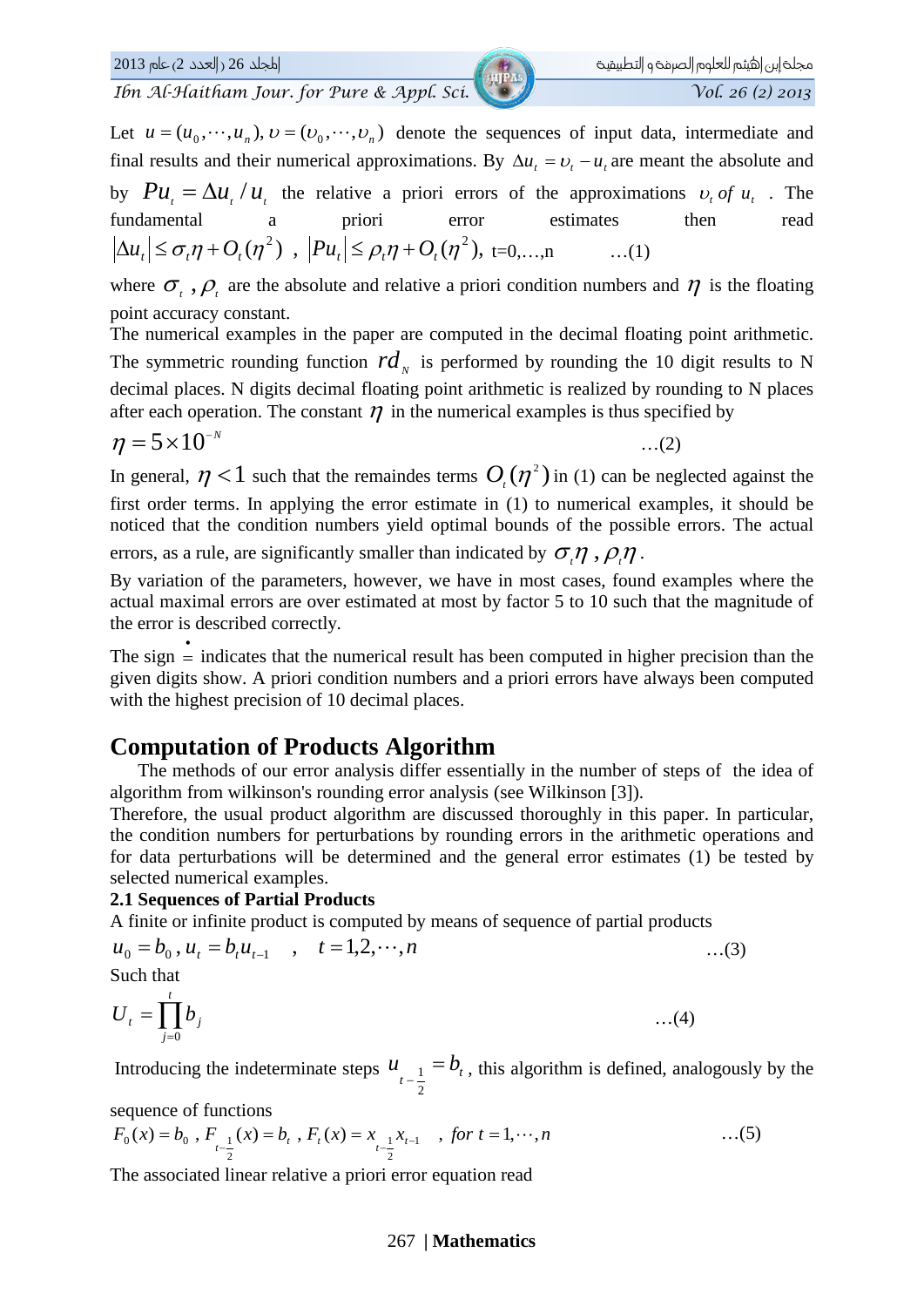اطجلد 26 (العدد 2) عام 2013

Ibn Al-Haitham Jour. for Pure & Appl. Sci.

$$
r_0 = e_0^b, r_{t-1} = e_t^b, r_t = r_{t-1} + r_{t-1} + e_t^x
$$
, or  

$$
r_0 = e_0^b, r_t = r_{t-1} + e_t^b + e_t^x, t = 1, \dots, n
$$
...(6)

To simplify notation, as here so in the following by  $e_t^b, e_t^c, \cdots$  are meant relative errors  $Pb_t$ ,  $Pc_1$ ,  $\cdots$  and by  $e_t^x$ ,  $e_t^+, e_t^+, \cdots$  the relative rounding errors of the floating point operations  $x, +, /, \cdots$  the graph of this algorithm is a tree, all non zero weights  $b_{ik}^{rel}$  are equal to one (see Fig  $1.1$ ).

Obviously, the linear system (6) has the solution

$$
r_{t} = e_{0}^{b} + \sum_{j=0}^{t} (e_{j}^{b} + e_{j}^{x}) \quad , t = 1, \cdots, n \quad ...(7)
$$

From this representation one immediately derives the associated relative a priori condition numbers  $\rho_t^b$  of data perturbations only ( $e_i^x = 0$ ,

$$
|e_j^b| \le \eta
$$
), and  $\rho_t^R$  of perturbations by rounding errors in the arithmetic operations only (  
\n $e_j^b = 0$ ,  $|e_j^x| \le \eta$ ):  
\n $\rho_t^D = t + 1$ ,  $\rho_t^R = t$ ,  $\rho_t = \rho_t^D + \rho_t^R = 2t + 1$  ...(8)  
\nConsequently  
\n $\rho_t^R = \rho_t^D - 1$ ,  $t = 1, \dots, n$ , ...(9)

So that the computation of partial products is well-conditioned algorithm.

#### **Numerical Examples** 1.

#### **Example 3.1**

$$
U_t = (exp.01)^t, \ t = 1, 2, \cdots \tag{10}
$$

This sequence of powers  $is$ established by the above algorithm for  $b_0 = 1$ ,  $b_t = b = \exp{.01} = 1.01$ 

We compute the sequence numerically in 2 digits decimal floating points. The basis b rounded to 2 digits, becomes  $b' = 1.01$  having the relative error  $e_t^b = e^b = 4.93 \times 10^{-5}$ . In this case, (7) yields the representation

$$
r_{t} = t \times 4.93 \times 10^{-5} + \sum_{j=1}^{t} e_{j}^{x}
$$
...(11)

Table 1.1.1 contains the relative errors  $Pu$ , divided by t for t=10,20,...,300. It turns out that  $Pu_t$  increases, in essence. Linearly with t as te<sup>b</sup>. the relative errors  $e_t^x$  seem not to participate in the growth of the error.

Table 1.1.1 shows that the mean values over  $e_t^x$  cancel to can be estimated by

$$
\left| \frac{1}{t} \sum_{j=1}^{t} e_j^x \right| = \left| \frac{1}{t} Pu_t - 4.93 \times 10^{-5} \right| \le 5 \times 10^{-7}
$$
...(12)

For t= 120,...,300, thus it is seen that mean value sequence ( $e_i^x$ ) are by a factor of  $1 \times 10^{-2}$ less than the floating point accuracy constant  $\eta = 5 \times 10^5$ . That is, randomly distributed rounding errors  $e_t^x$  cancle to a considerable extent.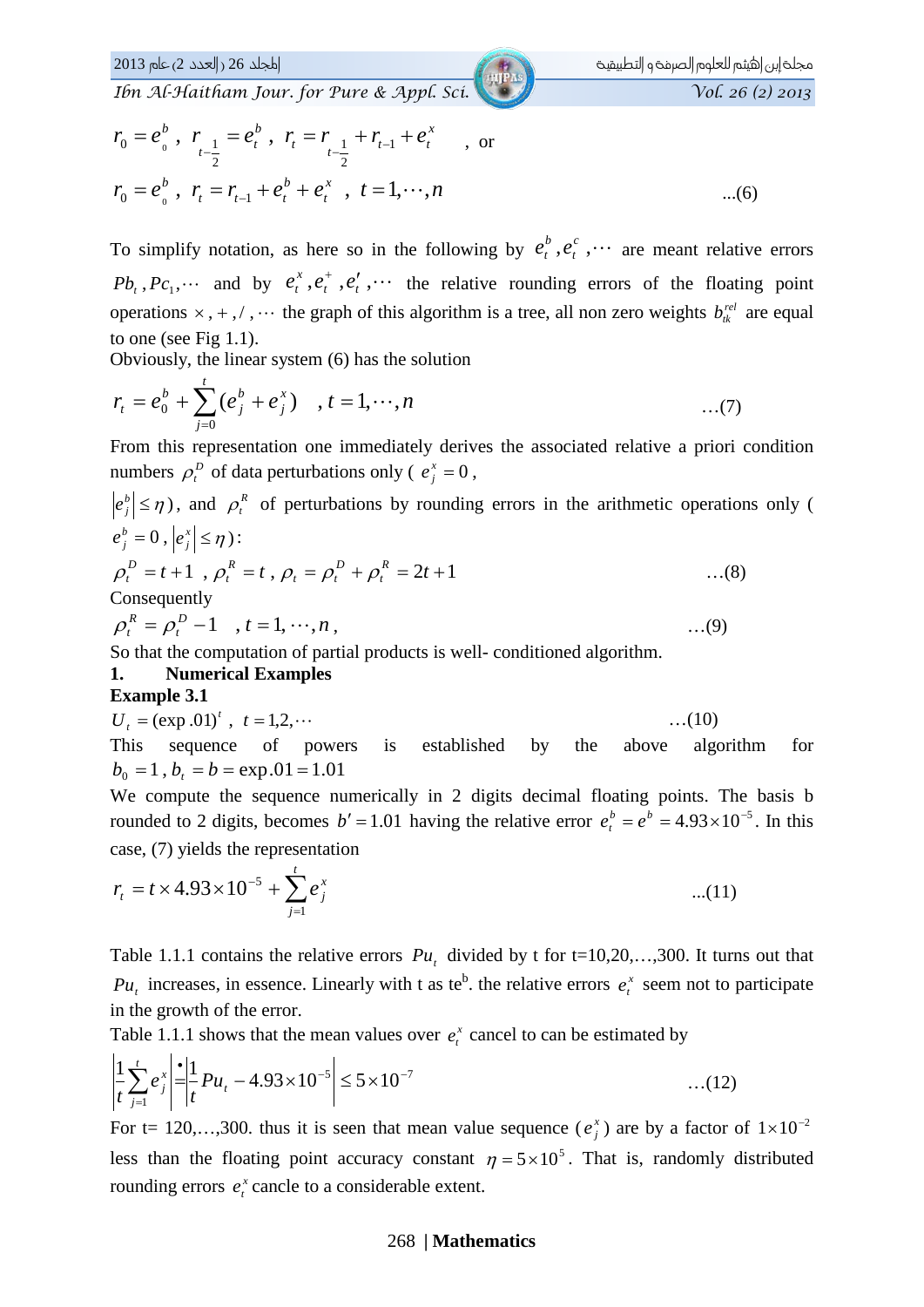|لطجلد 26 (العدد 2) عام 2013

#### **Example 3.2**

$$
\frac{\sin(\pi x)}{\pi x} = \prod_{k=1}^{\infty} (1 - \frac{x^2}{k^2})
$$
...(13)

(see Abramowitz-stequn [7,p.75]). The associated sequence of partial products is computed

$$
x = 2.17
$$
,  $\frac{\sin \pi x}{\pi x} = \frac{3}{13\pi} = 7.35 \times 10^{-2}$  in the form

$$
v_0 = 1
$$
,  $v_t = r d_N (r d_N (b_t) v_{t-1})$ ,  $b_t = 1 - \frac{x^2}{t^2}$ ,  $t = 1, 2, \cdots$ , ... (14)

In 6- digit decimal floating point such that  $\eta = 5 \times 10^{-6}$ . The exact partial products U<sub>t</sub> are computed approximately in  $10 -$  digit decimal floating point. Table 1.1.2 lists, blockwise, the index t, the numerical approximation  $v_t$ , the associated relative error  $\rho u_t = (v_t - u_t)/u_t$  and the error sums

$$
\sum_{j=1}^{t} e_j^b \quad , \quad \sum_{j=1}^{t} \left| e_j^b \right| \quad , \quad \sum_{j=1}^{t} e_j^x \quad , \quad \sum_{j=1}^{t} \left| e_j^x \right| \tag{15}
$$

The numerical results show that the absolute error sums of the sequences  $(e_i^b)$ ,  $(e_i^x)$  increase, in essence, linearly with t. in the error sums, however, the errors  $e_j^b$ ,  $e_j^x$  again cancel to a large extent. Accordingly, the relative errors  $Pu$ , do not grow systematically but remain bounded in modulus by about  $8\eta = 4 \times 10^{-5}$ .

In addition, it is easily verified using the listed results that the linear error approximations  $r_t$ in (7) approximate the relative error  $Pu$ , very accurately.

### **2.1 The Summation Algorithm**

The algorithm 
$$
u_0 = c_0
$$
,  $u_t = u_{t-1} + c_t$ ,  $t = 1, \dots, n$  ...(1) yields the sequence of partial sums  $u_t = \sum_{j=0}^t c_j$  ...(2) specifying the input of coefficients by intermediate steps  $u_{t-\frac{1}{2}} = c_t$ , the algorithm is defined by the sequence of

#### functions

$$
F_0(x) = c_0, F_{t-\frac{1}{2}}(x) = c_t, F_t(x) = x_{t-1} + x_{t-\frac{1}{2}} \quad , \text{ for } t = 1, \dots, n \quad ...(3)
$$

The linear absolute a priori error equations read

$$
s_0 = c_0 e_0^c, s_t = s_{t-1} + c_t e_t^c + u_t e_t^+ \quad , \text{ for } t = 1, \dots, n \tag{4}
$$

The associated graph (see Fig 1.2) is a tree, all nonvanishing weights  $b_{ik}^{abs}$  are equal to one. The absolute a priori condition number  $\sigma$ , are determined according to refences, with weights

$$
\alpha_{t-\frac{1}{2}} = |c_t|\gamma_t^c \quad , \quad \alpha_t = |u_t|\gamma_t^T \text{ , recursively by}
$$
\n
$$
\sigma_0 = |c_0|\gamma_0^c \quad , \quad \sigma_t = \sigma_{t-1} + |c_t|\gamma_t^c + |u_t|\gamma_t^T \quad , \quad t = 1, \cdots, n \quad \text{...(5)}
$$

These condition numbers have the expicit representation

$$
\sigma_{t} = |c_{0}| \gamma_{0}^{c} + \sum_{j=1}^{t} (|c_{j}| \gamma_{j}^{c} + |u_{j}| \gamma_{j}^{T}) \qquad ...(6)
$$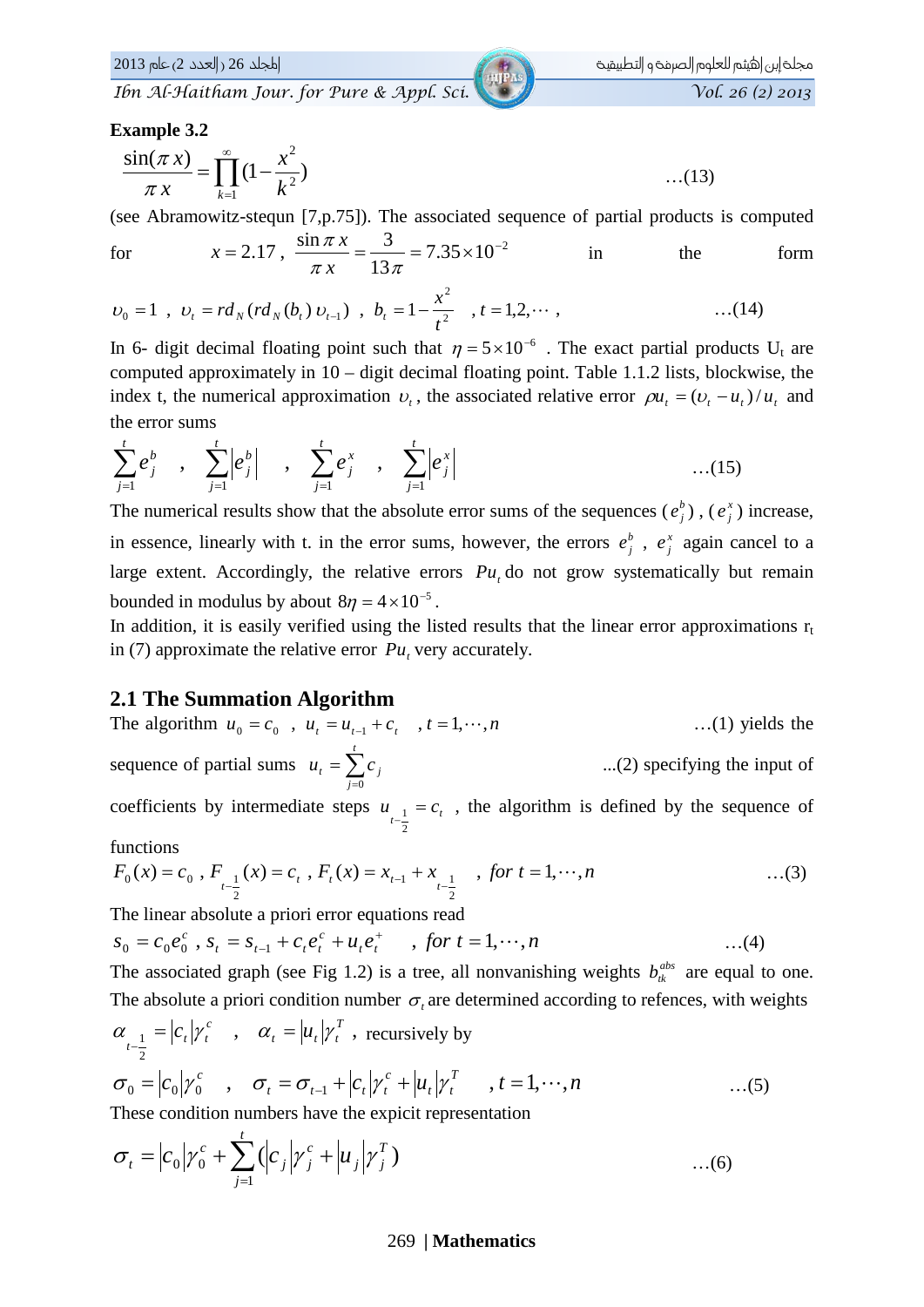When the errors in the coefficients  $e_i$  have the same order of magnitude as rounding errors in the arithmetic operations, the partial condition numbers  $\sigma_t^D$ ,  $\sigma_t^R$  of the summation algorithm under data perturbations only, assuming exact arithmetic operations ( $\gamma_i^c = 1$ ,  $\gamma_i^+ = 0$ ), and under rounding errors in the arithmetic operations, assuming exact data ( $\gamma_i^c = 0$ ,  $\gamma_i^+ = 1$ ), become

$$
\sigma_t^D = \sum_{j=0}^t \left| c_j \right| \quad , \quad \sigma_t^R = \sum_{j=1}^t \left| u_j \right|, \tag{7}
$$

The associated relative a priori condition numbers are

$$
\rho_t^D = \frac{\sum_{j=0}^t |c_j|}{\left|\sum_{j=0}^t c_j\right|} , \quad \rho_t^R = \frac{\sum_{j=0}^t |u_j|}{\left|\sum_{j=0}^t c_j\right|} \dots (8)
$$
  
Such that  $\rho_t = \frac{\sigma_t}{|c_t|} = \rho_t^D + \rho_t^R$  ... (9)

 $|u_{\iota}|$ As an example, consider the partial sums of the exponential series

 $\exp x = 1 + \frac{x}{1!} + \frac{x^2}{2!} + \cdots = \sum_{i=0}^{\infty} c_i$  then  $\sum_{i=0}^{\infty} |c_i| = \exp|x|$  and for sufficiently large n one

has

$$
\sigma_n^D = \exp|x| \quad , \quad \rho_n^D = \frac{\exp|x|}{\exp x} = \begin{cases} 1 & , x \ge 0 \\ \exp 2|x| & , x < 0 \end{cases} \tag{10}
$$

Hence for negative x the condition numbers increase exponentially with increasing  $|x|$ . For sythe [13] discuss the example of computing  $\exp(-5.5) = 4.08 \times 10^{-3}$  where the terms  $c_i$ of the series are computed exactly in floating point to five decimal places such that  $|\rho c_j| \le \eta = 5 \times 10^{-5}$ . The summation is extended over so many terms until the first five digits of the partial sums remain unchanged, that is,  $rd_5(v_n) = rd_5(v_{n+1})$ , thus n=25,  $v_n = 2.64 \times 10^{-3}$  and the associated condition number  $\sigma_n^D = \exp 5.5 = 2.45 \times 10^2$ . From the error estimate (1)in the introduction we obtain that  $|\Delta U_n| \le \sigma_n^D \eta = 1.22 \times 10^{-2}$  whereas the actual absolute error  $|\Delta U_n| = 1.45 \times 10^{-3}$ . Analogous conditions are met in computing partial sums of the series for  $\sin x$ ,  $\cos x$ ,  $\ln x$  etc and similar alternating series.

**Example 3.3** In the same way as above, partial sums of the Bessel functions

$$
J_0(x) = \sum_{j=}^{\infty} (-1)^j \frac{(x^2/4)^j}{(j!)^2}
$$
...(11)

As simultaneously, the absolute a priori condition numbers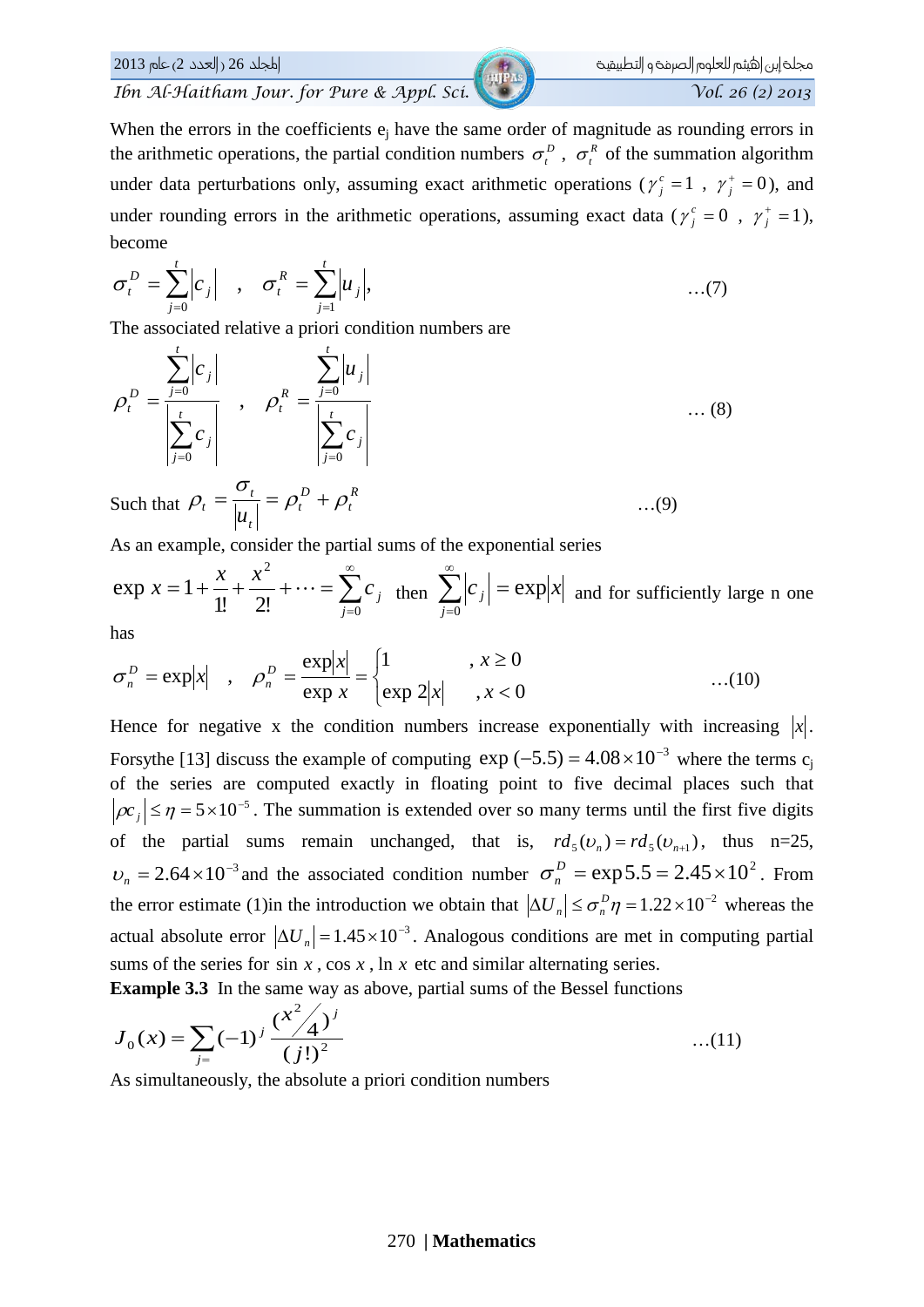|لطجلد 26 (العدد 2) عام 2013

Ibn Al-Haitham Jour. for Pure & Appl. Sci.

$$
\sigma_n^D = \sum_{j=0}^n \frac{(x^2/4)^j}{(j!)^2} = I_0(x) \tag{12}
$$
 are

computed Table 1.2.1 shows some values of  $J_0(x)$  and the absolute errors  $\Delta J_0(x) = J_0(x)' - J_0(x)$ 

In the neighborhood of the fourth zero 11.79 ... The function  $I_0$  increases from  $1.54 \times 10^4$  to  $1.6 \times 10^4$  in this interval. Hence  $1.6 \times 10^4 \times 5 \times 10^{-5} = .8$  is the approximate a priori bound for the absolute errors  $\Delta J_0(x)$ . This bound is six times the largest error at 11.82

When the terms  $c_i$  of the sum (2) are positive we have

$$
\rho_t^D = 1 \quad , \quad \rho_t^R \le t \tag{13}
$$
  
and thus  

$$
\rho_t^R \le t \rho_t^D \quad , \quad t = 1, \cdots, n \tag{14}
$$

Hence the computation of sums with positive terms is always quasi-well-conditioned. In contrast to the condition numbers  $\rho_t^p$ , the condition numbers  $\rho_t^R$  are not independent of the ordering of the terms  $c_0, \ldots, c_t$ , in computing the sums (2) in the floating point arithmetic of a computer, the ordering of the terms should be so chosen that the condition numbers  $\sigma_n^R$ ,

 $\rho_n^R$  and thus the bounds in the error estimates (1) become as small as possible. For a sum with positive terms this is achieved if the terms c<sub>i</sub> constitute an increasing sequence. Note that the ordering by increasing absolute values is commonly recommended with out any restrictions. However, if both positive and negative terms  $c_i$  occur in the sum, this is in general, no longer true as in the following example shows. In this case the terms have to be ordered with respect to a smallest sum of the absolute values of the partial sums.

#### **Example 3.4**

 $S = 1.025 \times 10^3 - 0.9123 \times 10^3 - 0.9663 \times 10^2 - 0.9315 \times 10^3$  $\dots(15)$  where  $c_0 = 1.025 \times 10^3, \dots, c_3 = -0.9315 \times 10^3$ see Wilkinson  $[3,1.25]$ . Adding  $c_0 = 1025, \dots, c_3 = -0.9315$  one obtains the partial sums and, by (7), (9), the condition numbers

$$
u_1 = 112.7
$$
,  $u_2 = 16.07$ ,  $u_3 = 6.755$ ,  $\sigma_3^R = 135.5$ ,  $\rho_3^R = 20.06$  ...(16)

In 4- digit decimal floating point the summation is performed without rounding errors and gives the result  $v_3 = u_3 = 6.76$ 

In converse order  $c_0 = -9.315, \dots, c_3 = 1025$ , the terms are arranged with respect to increasing absolute values. Then

$$
u_1 = -105.945
$$
,  $u_2 = -1018.245$ ,  $u_3 = 6.755$ ,  $\sigma_3^R = 1130$ ,  $\rho_3^R = 167.4$  ... (17)

These condition numbers are more than eight times larger than the above condition numbers (16). In 4- digit decimal floating point now the approximate sum  $v_2 = 7.000$  is computed

having the relative error  $\rho u_3 = 3.6 \times 10^{-2}$  and the approximate error bound  $\rho_3^R = 8.4 \times 10^{-2}$ .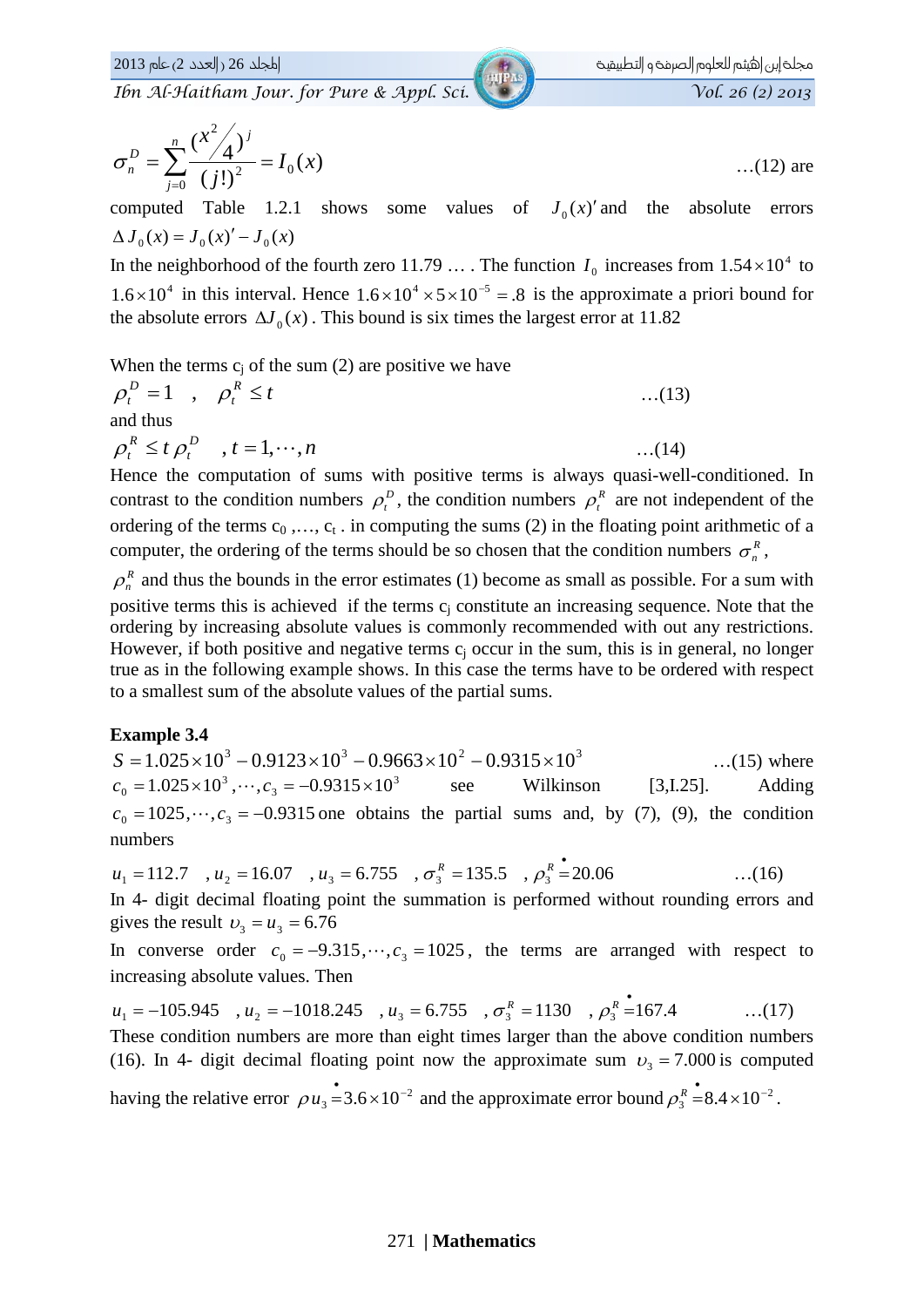### **Example 3.5**

$$
u_n = \sum_{k=0}^n \frac{1}{(k+1)^2} \tag{18}
$$

We compute this partial sum of the infinite series of  $x^3/6 = 1.645$  for n=1023 in 6- digit decimal floating point. The exact partial sum rounded to six places in  $u_n=1.6439$ . the associated absolute a priori condition numbers

$$
\sigma_0 = |c_0| \gamma_0^c, \sigma_t = \sigma_{t-1} + |c_t| \gamma_t^c + |u_t| \gamma_t^+ \quad \text{t=1,...,n}
$$
  
Are computed recursively from the equation  

$$
\sigma_0 = |c_0|, \sigma_t = \sigma_{t-1} + |u_t| + |c_t| \quad \text{t=1,...,n}
$$
...(19)

The relative a priori condition number is finally determined by  $\rho_n = \sigma_n / |u_n|$ . The numerical summation in natural ordering yields partial sums which are constant for  $t \ge m=446$ .

$$
V_m = 1.64308
$$
,  $\rho_m = 445$ ,  $\rho u_m = 2.29 \times 10^{-4}$  ...(20)

The error bound  $\rho_m \eta = 2.23 \times 10^{-3}$  overestimates the error  $\rho u_m$  by factor of about 10. in converse order of increasing terms the algorithm computes

$$
V_n = 1.644 \ , \quad \rho_n = 5.57 \ \ \dots (21)
$$

This value coincides with the above rounded value of  $u_n$  in all decimal places. We observe considerable differences in the magnitude of the condition numbers  $(20)$ ,  $(21)$ .

In context, let us refer already to the result dealing cascade summation. There we shall compute

 $\dots(22)$ 

$$
V_n = 1.643
$$
,  $\rho_n = 11$ 

This approximation differs by one unit of the last decimal place from the rounded  $u_n$ , the last condition number (22) lies between the two condition numbers above such that the second summation procedure is best for this series.

### **Conclusion**

The perturbations of function values  $p(z)$ , due to perturbations of the argument z, have been described already.

Hence we limit the further study to the case of unperturbed arguments, realized in practice by the input of machine numbers as arguments z. the bound for the absolute a posteriori error  $|\Delta v_i|/\eta$  has been stated by Tsao [12,(5.5)]. Who also proposes the recursive computations of the bound. A similar result is found in Adams [4]. Where it is attributed to kahan. The theortical results of the paper have been applied to a series of concrete algorithms, and have proved to be very effective means of both a priori and a posteriori error analysis.

### **References**

1. Higham, N. J. (2002), " Accuracy and Stability of Numerical Algorithms", by the society for industrial and applied mathematics.

2. Stummel, F., (1981), "Perturbation Theory for Evaluation Algorithms of Arithmetic Expression", Math. Comput, 37, P. 435-473.

3. Wilkinson, J. H., (1963), "Rounding error in algebraic processes", Prentice Hall, Englewood Cliffs: Prentice Hall.

4. Adams, D. A., (1967), "A Stopping Criterion for Polynomial Root Finding", Comm. ACM 10, P. 655-658.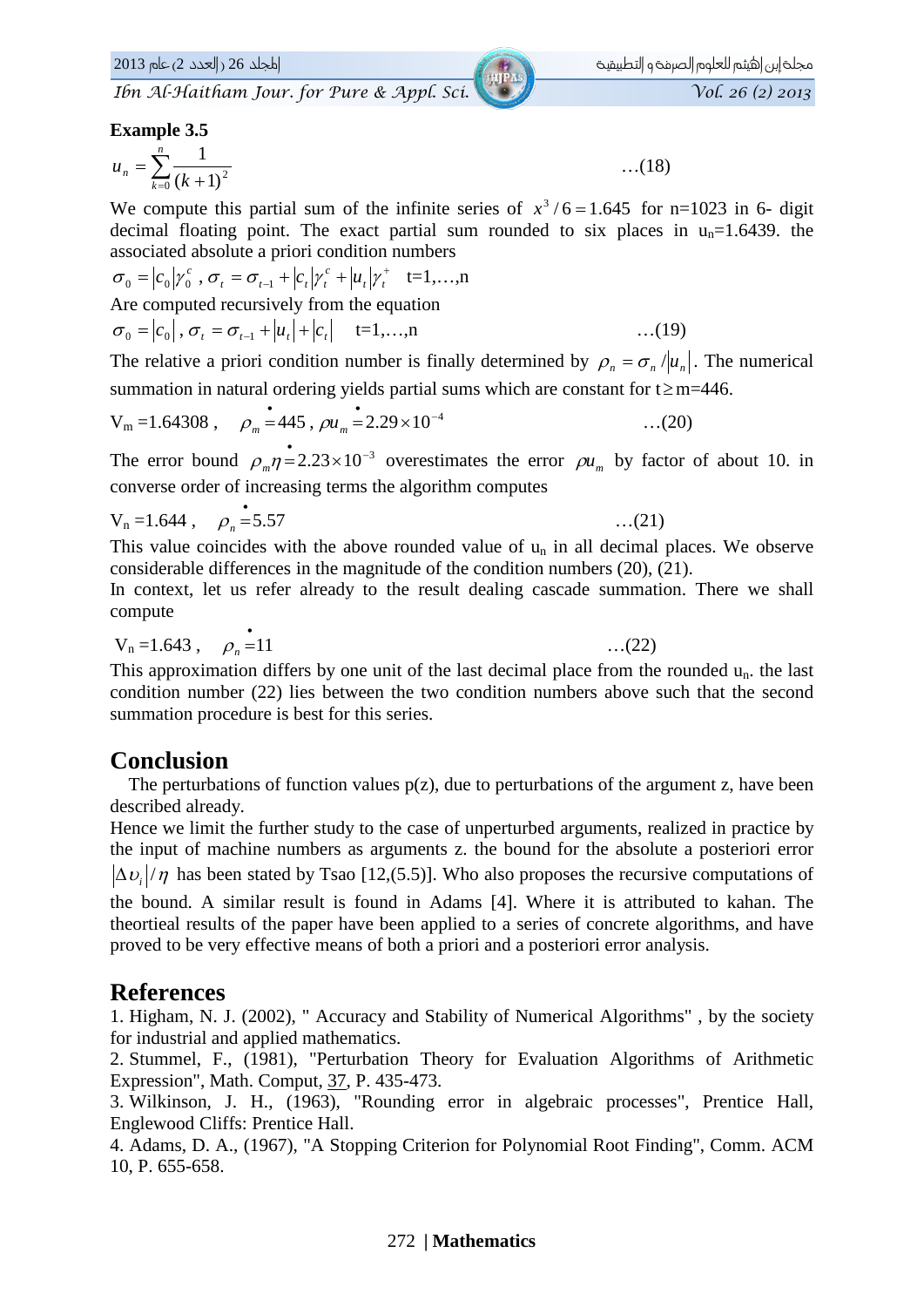#### $2013$  العدد 2) عام 2013

5. Babuska, I., (1969), "Numerical Stability in Numerical Analysis", Amstrdam. North Holland. Proc. IFIP Congress, 1968 11-23.

6. Stummel, F., (1982), "Rounding Errors in Numerical Solutions of Two Linear Equations in Two Unknowns", Math. Methods Appl. Sci. 4, P. 549-571.

7. Stumnel, F., (1985), "Forward Error Analysis of Gaussian Elimination Part I : Error and Nesidual Estimates", Numer, Math. 46, P. 365-395.

8. Abramowitz, M. and Stegun, I. A., (1967), "Hand Book of Mathematical Functions", New York, Dover 1968.

9. Wilkinson, J. H., (1968), "A Priori Error Analysis of Algebraic Processes", Proc. Int. Congress. Math. Moscow, P. 629-640.

10. Marcozzi, M. Choi, S. and Chen, C. S., (2001), "On the Use of Boundary Conditions for Variational Formulations Arising in Financial Mathematics", Appl. Mat. Comput, 124, P. 197-214.

11. Kava, D. and EL-Saved, S. M., (2004), "A Numerical Solution of the Klein-Gordon Equation and Convergence of the Decomposition Method", Appl. Math. Comput, 156, P. 341-353.

12. Dehghan, M., (2006), "A Computational Study of the One-Dimensional Parabolic Equation Subject to Nonclassical Boundary Specifications", Numer, Methods Partial Differential Equations, 22, P. 220-257.

13. Tsao, N. K., (1974). "Some a Posteriori Error Bounds in Floating Point Computations". J. ACM, 21, P. 6-17.

14. Forsythe, G. E. & Moler, C. B., (1967), "Computer Solution of Linear Algebraic Systems", Englewood cliffs: Prentice Hall.

15. Fox, L., (1964). "Introduction to numerical Linear Algebra". Clarendo Press, Oxford.

16. Schonauer, W., (1987), "Scientific Computing on Vector Computers, North Holland, Amstrdam.

17. Thomas, H. Cormen, Charles, E. Leiserson, Roland L. Rivest and Clifford stein (2009)" introduction to Algorithms " $3<sup>rd</sup>$  ed. M. T. Press, pp 41, P. 900,990.



Fig 1: Graph of the linear relative a priori error equations for sequences of partial products



Fig 2: Graph of the linear absolute error equations for the summation algorithm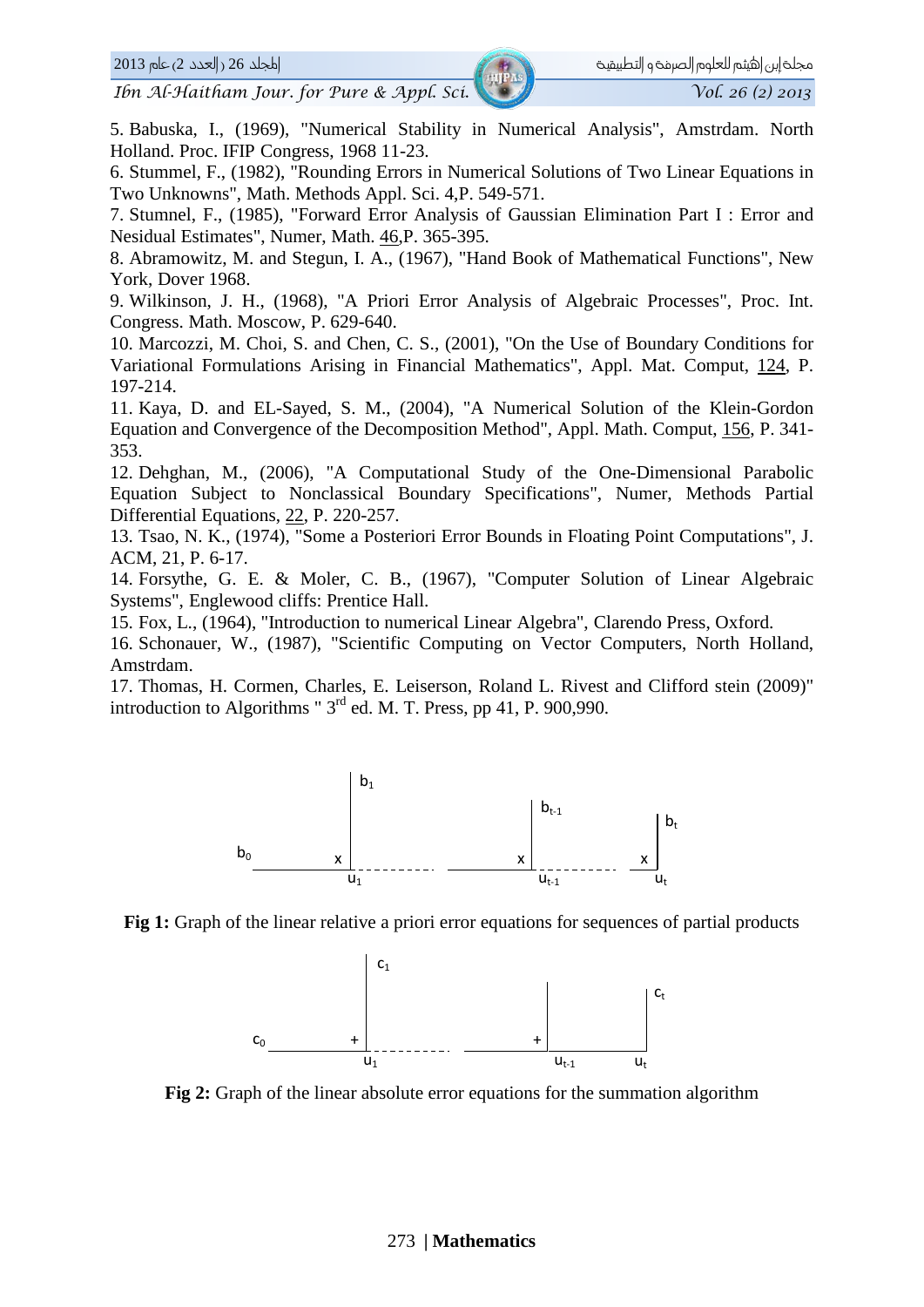*Ibn Al-Haitham Jour. for Pure & Appl. Sci. Vol. 26 (2) 2013*

| Table( 1.1.1): Relative errors in the computation of $(exp.01)^t$ |
|-------------------------------------------------------------------|
|-------------------------------------------------------------------|

| t   | 10 <sup>5</sup><br>$Pu_t$<br>t | t   | 10 <sup>5</sup><br>$Pu_t$<br>t | t   | 10 <sup>5</sup><br>$Pu_t$                            |
|-----|--------------------------------|-----|--------------------------------|-----|------------------------------------------------------|
| 10  | 3.9                            | 110 | 4.9                            | 210 | 4.9                                                  |
| 20  | 4.5                            | 120 | 4.9                            | 220 | 4.9                                                  |
| 30  | 4.6                            | 130 | 4.9                            | 230 | 4.9                                                  |
| 40  | 4.7                            | 140 | 4.9                            | 240 | 4.9                                                  |
| 50  | 4.8                            | 150 | 4.9                            | 250 | 4.9                                                  |
| 60  | 4.8                            | 160 | 4.9                            | 260 | 4.9                                                  |
| 70  | 4.8                            | 170 | 4.9                            | 270 | 4.9                                                  |
| 80  | 4.8                            | 180 | 4.9                            | 280 | 4.9                                                  |
| 90  | 4.8                            | 190 | 4.9                            | 290 | 4.9                                                  |
| 100 | 4.9                            | 200 | 4.9                            | 300 | 4.9<br>$\mathcal{L}$ and $\mathcal{L} = \mathcal{L}$ |

**Table( 1.1.2): computation of partial products for**  $\frac{\sin(\pi x)}{\pi x}$ **,**  $x=2.17$ π

|                        |                        | $\pi x$                |                        |                        |
|------------------------|------------------------|------------------------|------------------------|------------------------|
| 100                    | <b>200</b>             | 300                    | 400                    | 500                    |
| $7.69\times10^{-2}$    | $7.51 \times 10^{-2}$  | $7.46\times10^{-2}$    | $7.43 \times 10^{-2}$  | $7.41 \times 10^{-2}$  |
| $-6.21 \times 10^{-6}$ | $-1.10\times10^{-5}$   | $-1.46\times10^{-5}$   | $-2.30\times10^{-5}$   | $-3.17\times10^{-5}$   |
| $-3.48 \times 10^{-6}$ | $-1.61 \times 10^{-6}$ | $-4.07 \times 10^{-6}$ | $-3.43 \times 10^{-6}$ | $-2.48 \times 10^{-6}$ |
| $2.38 \times 10^{-5}$  | $5.05 \times 10^{-5}$  | $7.71 \times 10^{-5}$  | $1.02\times10^{-4}$    | $1.27 \times 10^{-4}$  |
| $-2.72 \times 10^{-6}$ | $-9.43 \times 10^{-6}$ | $-1.05 \times 10^{-5}$ | $-1.96\times10^{-5}$   | $-2.93 \times 10^{-5}$ |
| $5.37 \times 10^{-5}$  | $8.59\times10^{-5}$    | $1.20 \times 10^{-4}$  | $1.53\times10^{-4}$    | $1.86 \times 10^{-4}$  |

| 600                    | 700                    | 800                    | 900                   | 1000                  |
|------------------------|------------------------|------------------------|-----------------------|-----------------------|
| $7.40\times10^{-2}$    | $7.39\times10^{-2}$    | $7.39\times10^{-2}$    | $7.38\times10^{-2}$   | $7.38 \times 10^{-2}$ |
| $-2.73 \times 10^{-5}$ | $-1.69\times10^{-5}$   | $-3.74 \times 10^{-5}$ | $5.87\times10^{-6}$   | $-1.49\times10^{-5}$  |
| $-5.35 \times 10^{-7}$ | $-2.54 \times 10^{-6}$ | $-1.36\times10^{-6}$   | $8.69\times10^{-7}$   | $-1.08\times10^{-6}$  |
| $1.52\times10^{-4}$    | $1.77 \times 10^{-4}$  | $2.04 \times 10^{-4}$  | $2.25 \times 10^{-4}$ | $2.49\times10^{-4}$   |
| $-2.69\times10^{-5}$   | $-1.44 \times 10^{-5}$ | $-3.61 \times 10^{-5}$ | $5.00\times10^{-6}$   | $-1.39\times10^{-5}$  |
| $2.23 \times 10^{-4}$  | $2.56 \times 10^{-4}$  | $2.84\times10^{-4}$    | $3.25 \times 10^{-4}$ | $3.71 \times 10^{-4}$ |

| Table( 1.2.1): Numerical Computation of $J_0(x)$ |
|--------------------------------------------------|
|--------------------------------------------------|

| $\mathbf{X}$ | $J_0(x)$               | $J_0(x)'$              | $\Delta J_0(x)$        |
|--------------|------------------------|------------------------|------------------------|
| 11.78        | $-2.68 \times 10^{-3}$ | $-5.21 \times 10^{-2}$ | $-4.95 \times 10^{-2}$ |
| 11.79        | $-3.56 \times 10^{-4}$ | $7.52\times10^{-2}$    | $7.52\times10^{-2}$    |
| 11.80        | $1.97 \times 10^{-3}$  | $-9.17 \times 10^{-2}$ | $-9.37 \times 10^{-2}$ |
| 11.81        | $4.29 \times 10^{-3}$  | $-2.47 \times 10^{-2}$ | $-2.89\times10^{-2}$   |
| 11.82        | $6.61 \times 10^{-3}$  | $1.38 \times 10^{-1}$  | $1.32 \times 10^{-1}$  |
| 11.83        | $8.93 \times 10^{-3}$  | $3.72 \times 10^{-2}$  | $2.83 \times 10^{-2}$  |